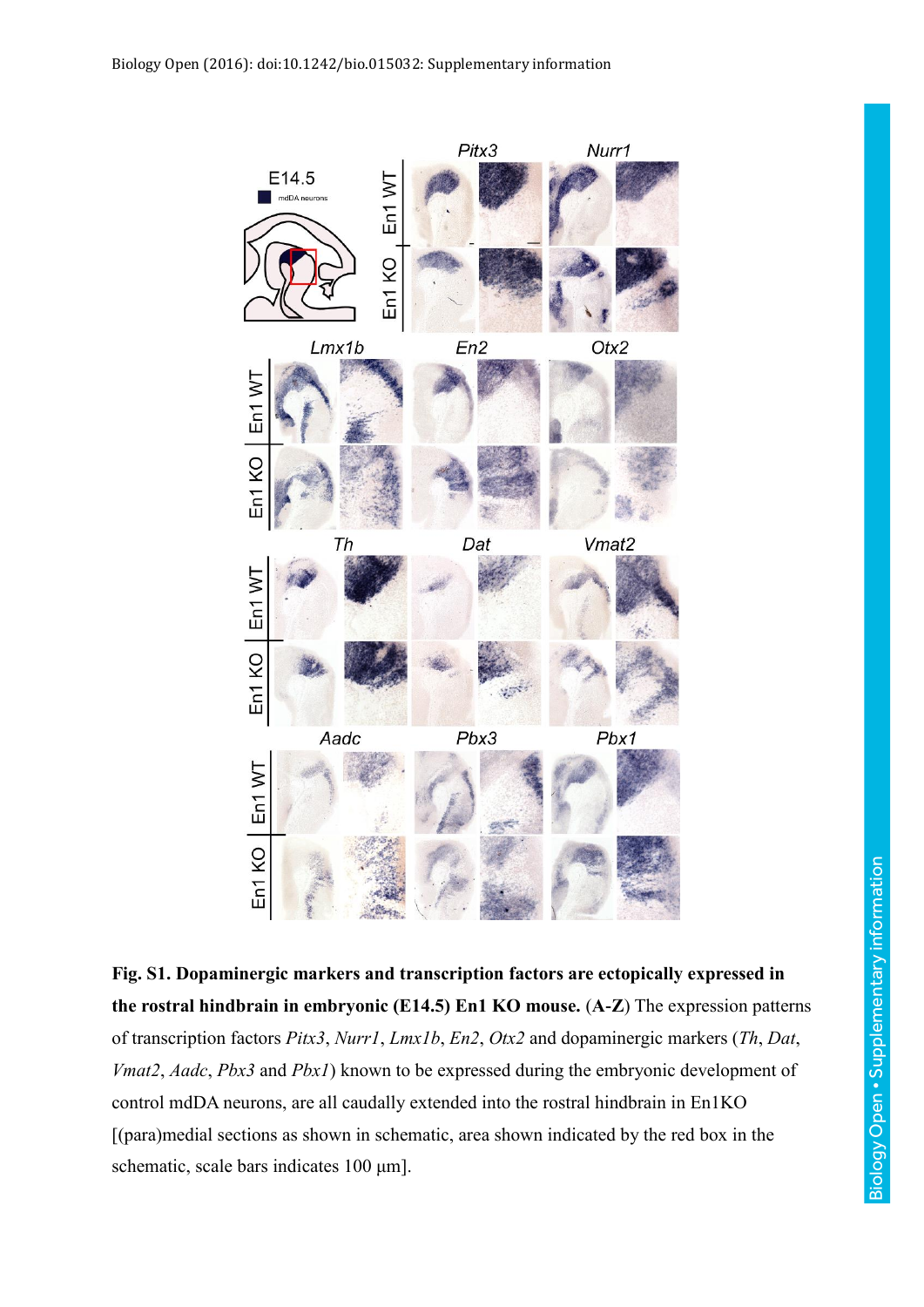

## **Fig. S2. Pitx3 and Pitx3-controlled GFP are present in eDA neurons in En1KO;Pitx3GFP/+ animals. (A-B)** In Pitx3GFP/+ mice, GFP is uniquely expressed under the control of Pitx3. (**C**) Confirmation of presence of Pitx3 protein in eDA neurons in absence of En1. (**D**) En1KO;Pitx3GFP/+ animals reveal GFP expression in mdDA and eDA neurons at P7 [arrow, (para)medial sections as shown in schematic, area of higher magnification

indicated by red box in schematic, scale bar indicates 100 μm].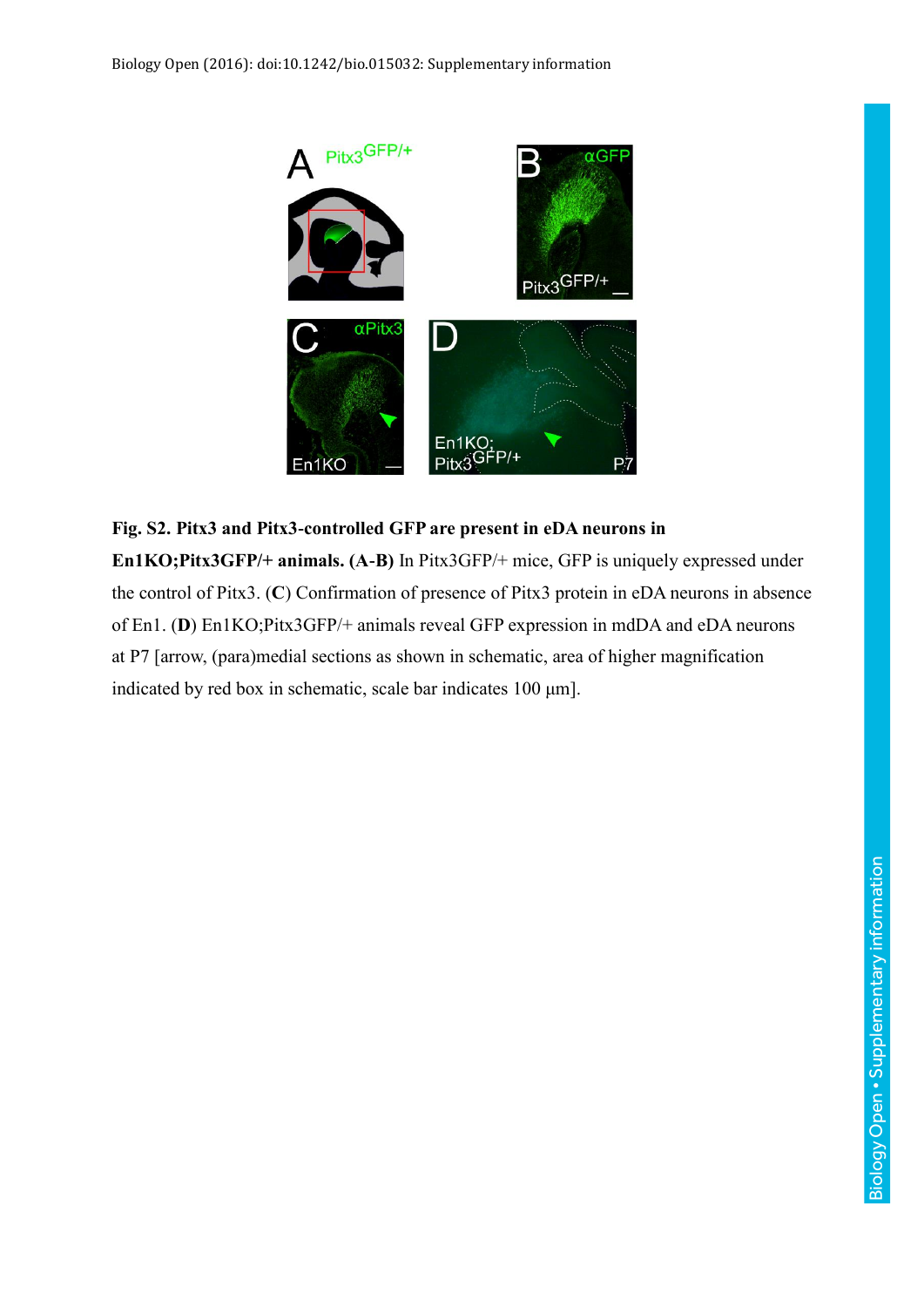

**Fig. S3. Disorganized IsO area in En1Cre-ERTKO.** (**A**) Tamoxifen induction at E10.5 resulted in En1Cre-controlled YFP expression of isthmic-restricted neurons. (**B-C**) The YFPpositive cells that are found in the En1Cre-ERT/KO are sparsely present and not localized at a specific location, compared to the En1Cre-ERT/WT animals in which the YFP-positive area is tightly restricted to the invagination of the IsO.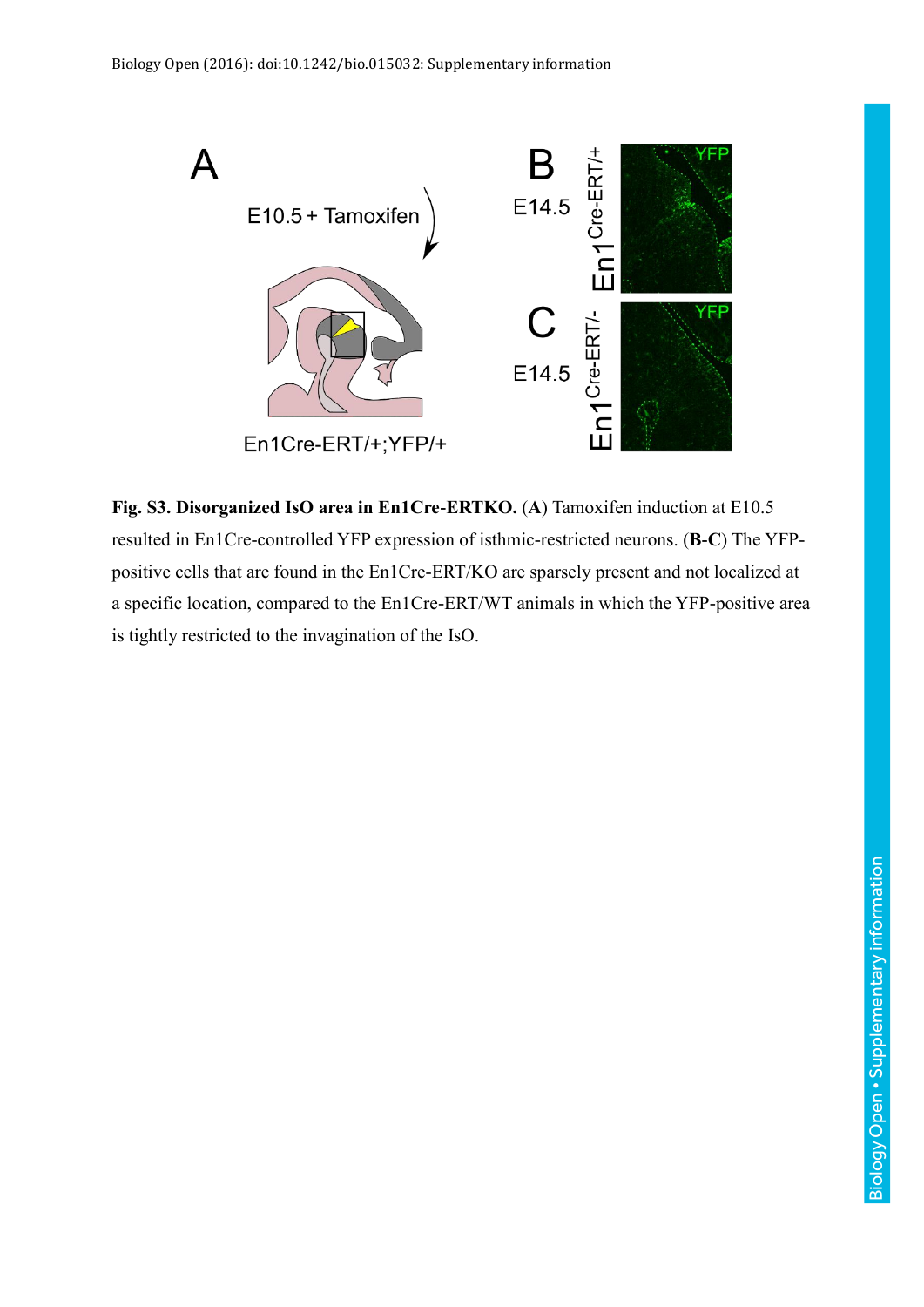

**Fig. S4.** *Gbx2* **expression is unchanged at E12.5 in En1KO.** (**A-D**) *Otx2* expression is present in midbrain at E12.5, but is caudally extended into the hindbrain in En1KO [arrow heads]. (**E-F**) *Gbx2* expression is absence at E12.5 in midbrain and R1, but is present in the cerebellar anlage [arrow head], and its expression remains unaltered in the En1KO, scale bar indicates 100 μm.